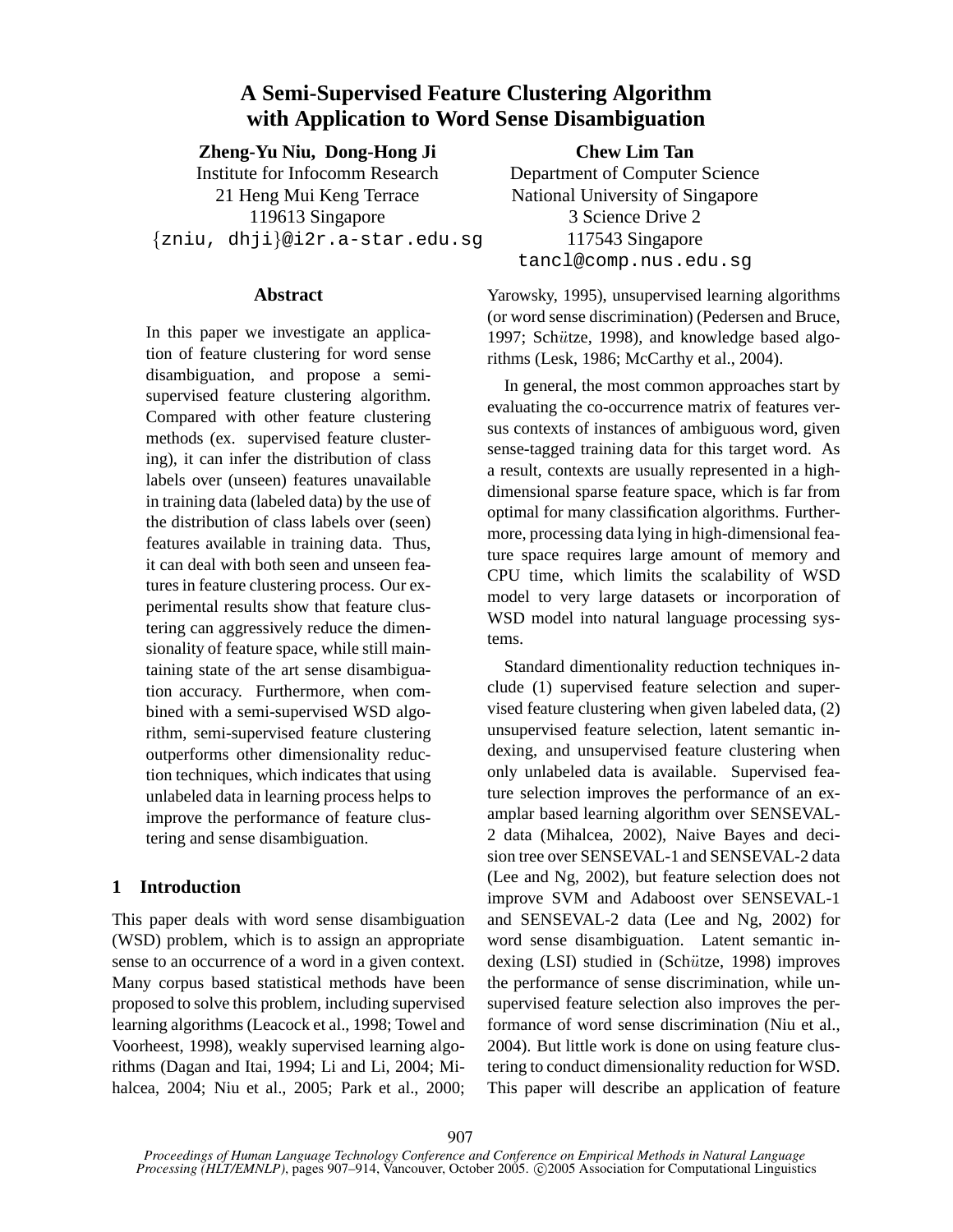clustering technique to WSD task.

Feature clustering has been extensively studied for the benefit of text categorization and document clustering. In the context of text categorization, supervised feature clustering algorithms (Baker and McCallum, 1998; Bekkerman et al., 2003; Slonim and Tishby, 2001) usually cluster words into groups based on the distribution of class labels over features, which can compress the feature space much more aggressively while still maintaining state of the art classification accuracy. In the context of document clustering, unsupervised feature clustering algorithms (Dhillon, 2001; Dhillon et al., 2002; Dhillon et al., 2003; El-Yaniv and Souroujon, 2001; Slonim and Tishby, 2000) perform word clustering by the use of word-document co-occurrence matrix, which can improve the performance of document clustering by clustering documents over word clusters.

Supervised feature clustering algorithm groups features into clusters based on the distribution of class labels over features. But it can not group unseen features (features that do not occur in labeled data) into meaningful clusters since there are no class labels associated with these unseen features. On the other hand, while given labeled data, unsupervised feature clustering method can not utilize class label information to guide feature clustering procedure. While, as a promising classification strategy, semi-supervised learning methods (Zhou et al., 2003; Zhu and Ghahramani, 2002; Zhu et al., 2003) usually utilize all the features occurring in labeled data and unlabeled data. So in this paper we propose a semi-supervised feature clustering algorithm to overcome this problem. Firstly, we try to induce class labels for unseen features based on the similarity among seen features and unseen features. Then all the features (including seen features and unseen features) are clustered based on the distribution of class labels over them.

This paper is organized as follows. First, we will formulate a feature clustering based WSD problem in section 2. Then in section 3 we will describe a semi-supervised feature clustering algorithm. Section 4 will provide experimental results of various dimensionality reduction techniques with combination of state of the art WSD algorithms on SENSEVAL-3 data. Section 5 will provide a review of related work on feature clustering. Finally we will conclude our work and suggest possible improvement in section 6.

# **2 Problem Setup**

Let  $X = \{x_i\}_{i=1}^n$  be a set of contexts of occurrences of an ambiguous word  $w$ , where  $x_i$  represents the context of the  $i$ -th occurrence, and  $n$  is the total number of this word's occurrences. Let  $S = \{s_j\}_{j=1}^c$  denote the sense tag set of w. The first l examples  $x_g(1 \le g \le l)$  are labeled as  $y_g (y_g \in S)$ and other  $u (l+u = n)$  examples  $x_h(l+1 \leq h \leq n)$ are unlabeled. The goal is to predict the sense of  $w$ in context  $x_h$  by the use of label information of  $x_g$ and similarity information among examples in X.

We use  $\overline{F}$  to represent feature clustering result into  $N_{\widetilde{F}}$  clusters when F is a set of features. After feature clustering, any context  $x_i$  in  $X$  can be represented as a vector over feature clusters  $\overline{F}$ . Then we can use supervised methods (ex. SVM) (Lee and Ng, 2002) or semi-supervised methods (ex. label propagation algorithm) (Niu et al., 2005) to perform sense disambiguation on unlabeled instances of target word.

# **3 Semi-Supervised Feature Clustering Algorithm**

In supervised feature clustering process,  $F$  consists of features occurring in the first  $l$  labeled examples, which can be denoted as  $F<sub>L</sub>$ . But in the setting of transductive learning, semi-supervised learning algorithms will utilize not only the features in labeled examples  $(F_L)$ , but also unseen features in unlabeled examples (denoted as  $F_{\overline{L}}$ ).  $F_{\overline{L}}$  consists of the features that occur in unlabeled data, but never appear in labeled data.

Supervised feature clustering algorithm usually performs clustering analysis over feature-class matrix, where each entry  $(i, j)$  in this matrix is the number of times of the *i*-th feature co-occurring with the j-th class. Therefore it can not group features in  $F_{\overline{L}}$ into meaningful clusters since there are no class labels associated with these features. We overcome this problem by firstly inducing class labels for unseen features based on the similarity among features in  $F_L$  and  $F_{\overline{L}}$ , then clustering all the features (including  $F_L$  and  $F_{\overline{L}}$ ) based on the distribution of class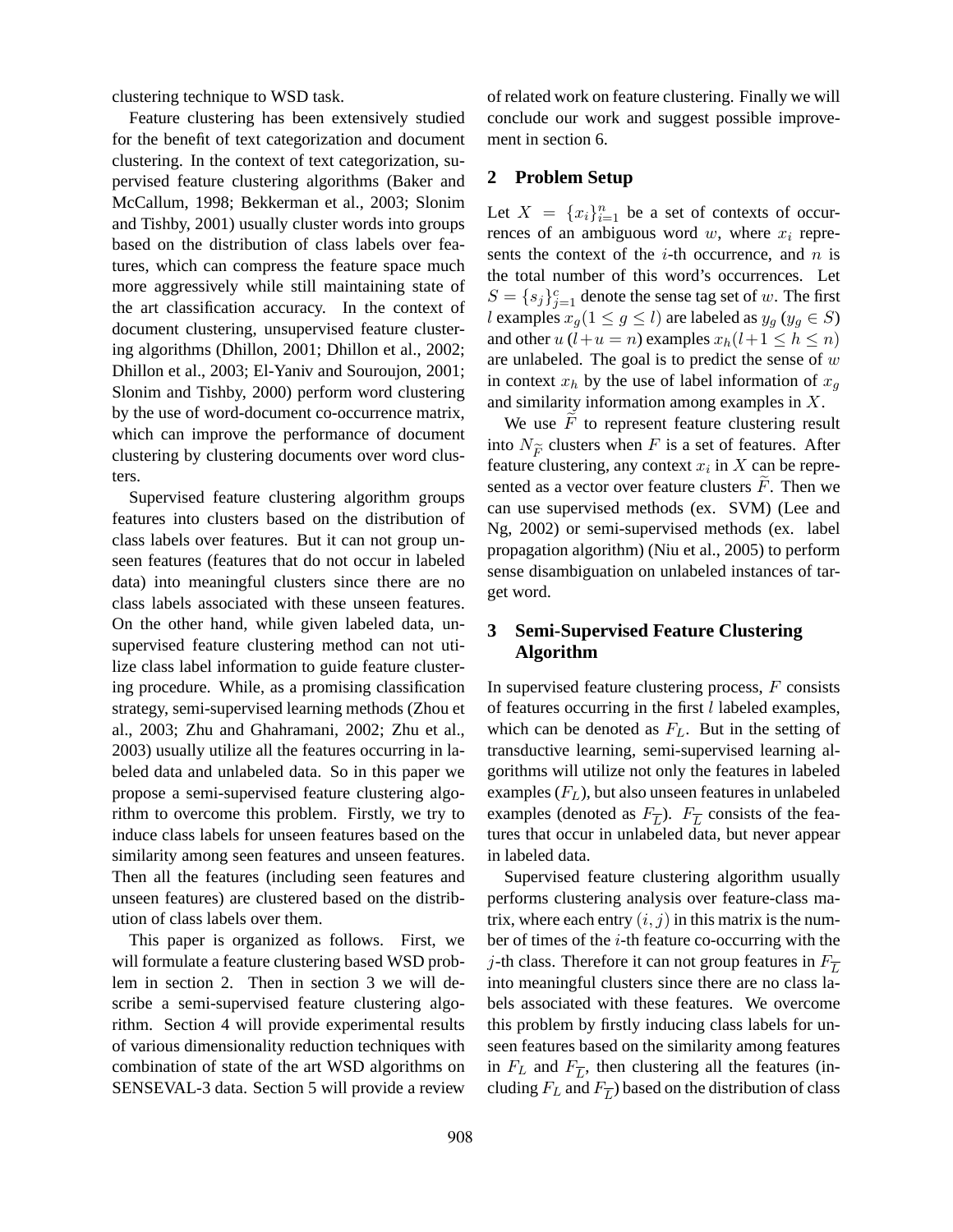labels over them.

This semi-supervised feature clustering algorithm is defined as follows:

# Input:

Feature set  $F = F_L \bigcup F_{\overline{L}}$  (the first  $|F_L|$  features in F belong to  $F_L$ , and the remaining  $|F_{\overline{L}}|$  features belong to  $F_{\overline{L}}$ ), context set X, the label information of  $x_g(1 \le g \le l)$ ,  $N_{\widetilde{F}}$  (the number of clusters in F);

# Output:

Clustering solution  $\overline{F}$ ;

## Algorithm:

1. Construct  $|F| \times |X|$  feature-example matrix  $M^{F,X}$ , where entry  $M_{i,j}^{F,X}$  is the number of times of  $f_i$  co-occurring with example  $x_j$   $(1 \le j \le n)$ .

2. Form  $|F| \times |F|$  affinity matrix W defined by  $W_{ij} = exp(-\frac{d_{ij}^2}{\sigma^2})$  if  $i \neq j$  and  $W_{ii} = 0$  (1  $\leq$  $i, j \leq |F|$ ), where  $d_{ij}$  is the distance (ex. Euclidean distance) between  $f_i$  (the *i*-th row in  $M^{F,X}$ ) and  $f_j$  (the j-th row in  $M^{F,X}$ ), and  $\sigma$  is used to control the weight  $W_{ij}$ .

3. Construct  $|F_L| \times |S|$  feature-class matrix  $Y^{F_L,S}$ , where the entry  $Y^{F_L,S}_{i,j}$  is the number of times of feature  $f_i$  ( $f_i \in F_L$ ) co-occurring with sense  $s_i$ .

4. Obtain hard label matrix for features in  $F<sub>L</sub>$ (denoted as  $Y_{hard}^{F_L, S}$ ) based on  $Y^{F_L, S}$ , where entry  $Y_{hard i,j}^{F,S} = 1$  if the hard label of  $f_i$  is  $s_j$ , otherwise zero. Obtain hard labels for features in  $F_{\overline{L}}$  using a classifier based on W and  $Y_{hard}^{F_L, S}$ . In this paper we use label propagation (LP) algorithm (Zhu and Ghahramani, 2002) to get hard labels for  $F_{\overline{L}}$ .

5. Construct  $|F| \times |S|$  feature-class matrix  $Y_{hard}^{F,S}$ , where entry  $Y_{hard\ ij,j}^{F,S} = 1$  if the hard label of  $f_i$  is  $s_i$ , otherwise zero.

6. Construct the matrix  $L = D^{-1/2}WD^{-1/2}$  in which  $D$  is a diagonal matrix with its  $(i, i)$ -element equal to the sum of the  $i$ -th row of  $W$ .

7. Label each feature in F as soft label  $\hat{Y}_i^{F,S}$ , the i-th row of  $\hat{Y}^{F,S}$ , where  $\hat{Y}^{F,S} = (I - \alpha L)^{-1} Y^{F,S}_{hard}$ .

8. Obtain the feature clustering solution  $F$  by clustering the rows of  $\hat{Y}_i^{F,S}$  into  $N_{\widetilde{F}}$  groups. In this paper we use sequential information bottleneck  $(sIB)$  algorithm (Slonim and Tishby, 2000) to perform clustering analysis.

#### End

Step 3  $\sim$  5 are the process to obtain hard la-

bels for features in  $F$ , while the operation in step 6 and 7 is a local and global consistency based semisupervised learning (LGC) algorithm (Zhou et al., 2003) that smooth the classification result of LP algorithm to acquire a soft label for each feature.

At first sight, this semi-supervised feature clustering algorithm seems to make little sense. Since we run feature clustering in step 8, why not use LP algorithm to obtain soft label matrix  $Y^{F_{\overline{L}},S}$  for features in  $F_{\overline{L}}$  by the use of  $Y^{F_L,S}$  and  $W$ , then just apply  $sIB$  directly to soft label matrix  $\widehat{Y}^{F,S}$  (constructed by catenating  $Y^{F_L,S}$  and  $Y^{F_{\overline{L}},S}$ ?

The reason for using LGC algorithm to acquire soft labels for features in  $F$  is that in the context of transductive learning, the size of labeled data is rather small, which is much less than that of unlabeled data. This makes it difficult to obtain reliable estimation of class label's distribution over features from only labeled data. This motivates us to use raw information (hard labels of features in  $F<sub>L</sub>$ ) from labeled data to estimate hard labels of features in  $F_{\overline{L}}$ . Then LGC algorithm is used to smooth the classification result of LP algorithm based on the assumption that a good classification should change slowly on the coherent structure aggregated by a large amount of unlabeled data. This operation makes our algorithm more robust to the noise in feature-class matrix  $Y^{F_L,S}$  that is estimated from labeled data.

In this paper,  $\sigma$  is set as the average distance between labeled examples from different classes, and  $N_{\widetilde{F}} = |F|/10$ . Latent semantic indexing technique (LSI) is used to perform factor analysis in  $M^{F,X}$  before calculating the distance between features in step 2.

### **4 Experiments and Results**

#### **4.1 Experiment Design**

For empirical study of dimensionality reduction techniques on WSD task, we evaluated five dimensionality reduction algorithms on the data in English lexical sample (ELS) task of SENSEVAL-3 (Mihalcea et al., 2004)(including all the 57 English words ) 1 : supervised feature clustering (SuFC) (Baker and McCallum, 1998; Bekkerman et al., 2003; Slonim

<sup>&</sup>lt;sup>1</sup>Available at http://www.senseval.org/senseval3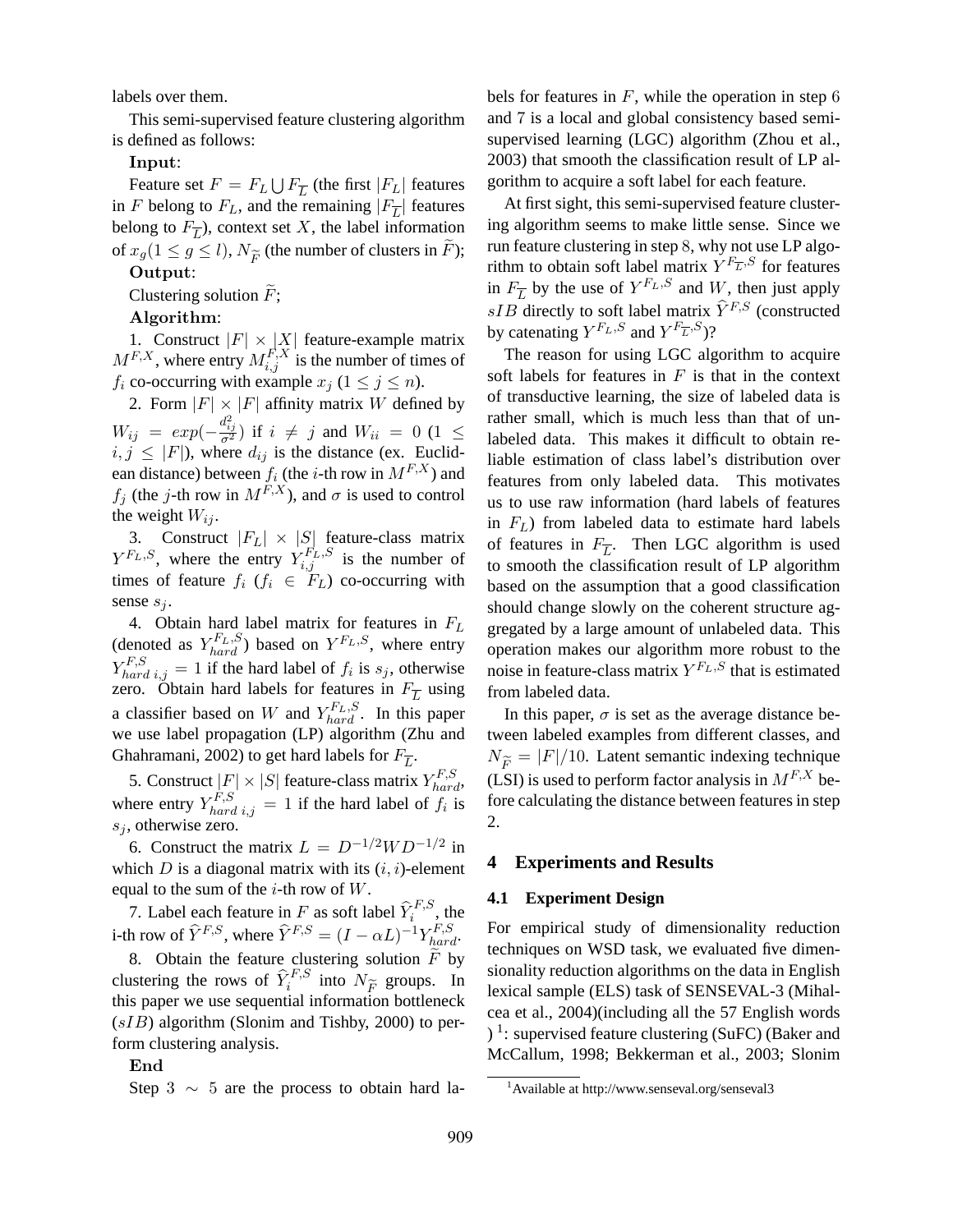and Tishby, 2001), iterative double clustering (IDC) (El-Yaniv and Souroujon, 2001), semi-supervised feature clustering (SemiFC) (our algorithm), supervised feature selection (SuFS) (Forman, 2003), and latent semantic indexing (LSI) (Deerwester et. al., 1990) <sup>2</sup> .

We used  $sIB$  algorithm <sup>3</sup> to cluster features in  $F<sub>L</sub>$  into groups based on the distribution of class labels associated with each feature. This procedure can be considered as our re-implementation of supervised feature clustering. After feature clustering, examples can be represented as vectors over feature clusters.

IDC is an extension of double clustering method (DC) (Slonim and Tishby, 2000), which performs iterations of DC. In the transductive version of IDC, they cluster features in  $F$  as distributions over class labels (given by the labeled data) during the first stage of the IDC first iteration. This phase results in feature clusters  $\overline{F}$ . Then they continue as usual; that is, in the second phase of the first IDC iteration they group X into  $N_{\widetilde{X}}$  clusters, where X is represented as distribution over  $\tilde{F}$ . Subsequent IDC iterations use all the unlabeled data. This IDC algorithm can result in two clustering solutions:  $\widetilde{F}$  and  $\widetilde{X}$ . Following (El-Yaniv and Souroujon, 2001), the number of iterations is set as 15, and  $N_{\widetilde{X}} = |S|$  (the number of senses of target word) in our re-implementation of IDC. After performing IDC, examples can be represented as vectors over feature clusters  $F$ .

Supervised feature selection has been extensively studied for text categorization task (Forman, 2003). Information gain (IG) is one of state of the art criteria for feature selection, which measures the decrease in entropy when the feature is given vs. absent. In this paper, we calculate IG score for each feature in  $F<sub>L</sub>$ , then select top  $|F|/10$  features with highest scores to form reduced feature set. Then examples can be represented as vectors over the reduced feature set.

LSI is an unsupervised factor analysis technique based on Singular Value Decomposition of a  $|X| \times$  $|F|$  example-feature matrix. The underlying technique for LSI is to find an orthogonal basis for the feature-example space for which the axes lie along the dimensions of maximum variance. After using LSI on the example-feature matrix, we can get vector representation for each example in  $X$  in reduced feature space.

For each ambiguous word in ELS task of SENSEVAL-3, we used three types of features to capture contextual information: part-of-speech of neighboring words with position information, unordered single words in topical context, and local collocations (as same as the feature set used in (Lee and Ng, 2002) except that we did not use syntactic relations). We removed the features with occurrence frequency (counted in both training set and test set) less than 3 times.

We ran these five algorithms for each ambiguous word to reduce the dimensionality of feature space from  $|F|$  to  $|F|/10$  no matter which training data is used (ex. full SENSEVAL-3 training data or sampled SENSEVAL-3 training data). Then we can obtain new vector representation of  $X$  in new feature space acquired by SuFC, IDC, SemiFC, and LSI or reduced feature set by SuFS.

Then we used SVM  $<sup>4</sup>$  and LP algorithm to per-</sup> form sense disambiguation on vectors in dimensionality reduced feature space. SVM and LP were evaluated using accuracy <sup>5</sup> (fine-grained score) on test set of SENSEVAL-3. For LP algorithm, the test set in SENSEVAL-3 data was also used as unlabeled data in tranductive learning process.

We investigated two distance measures for LP: cosine similarity and Jensen-Shannon (JS) divergence (Lin, 1991). Cosine similarity measures the angle between two feature vectors, while JS divergence measures the distance between two probability distributions if each feature vector is considered as probability distribution over features.

For sense disambiguation on SENSEVAL-3 data, we constructed connected graphs for LP algorithm following (Niu et al., 2005): two instances  $u, v$  will be connected by an edge if  $u$  is among  $v$ 's  $k$  nearest neighbors, or if  $v$  is among  $u$ 's  $k$  nearest neighbors

 $2$ Following (Baker and McCallum, 1998), we use LSI as a representative method for unsupervised dimensionality reduction.

<sup>3</sup>Available at http://www.cs.huji.ac.il/∼noamm/

<sup>&</sup>lt;sup>4</sup>We used  $SVM<sup>light</sup>$  with linear kernel function, available at http://svmlight.joachims.org/.

<sup>&</sup>lt;sup>5</sup>If there are multiple sense tags for an instance in training set or test set, then only the first tag is considered as correct answer. Furthermore, if the answer of the instance in test set is "U", then this instance will be removed from test set.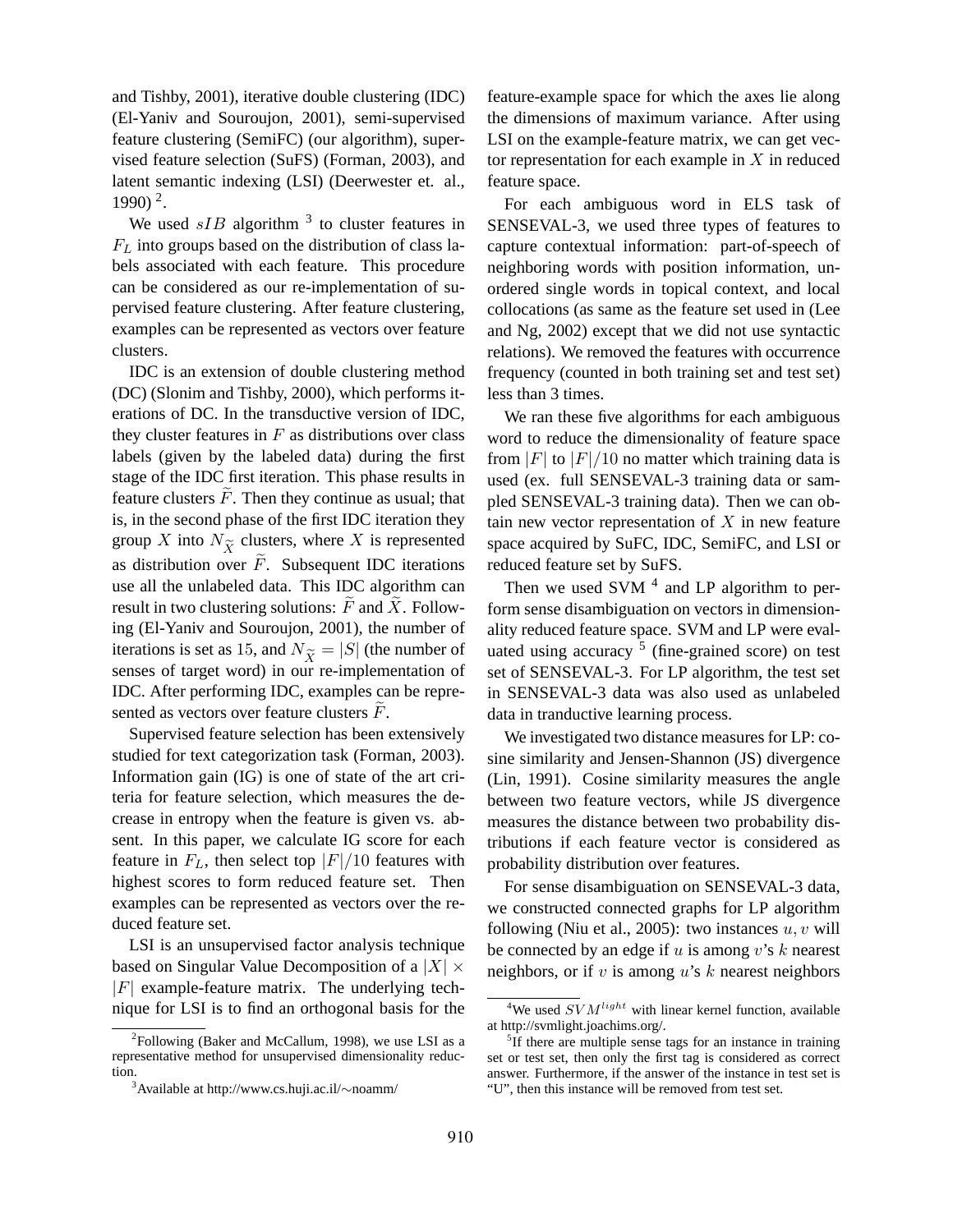as measured by cosine or JS distance measure. k is 5 in later experiments.

# **4.2 Experiments on Full SENSEVAL-3 Data**

In this experiment, we took the training set in SENSEVAL-3 as labeled data, and the test set as unlabeled data. In other words, all of dimensionality reduction methods and classifiers can use the label information in training set, but can not access the label information in test set. We evaluated different sense disambiguation processes using test set in SENSEVAL-3.

We use features with occurrence frequency no less than 3 in training set and test set as feature set  $F$  for each ambiguous word.  $F$  consists of two disjoint subsets:  $F_L$  and  $F_{\overline{L}}$ .  $F_L$  consists of features occurring in training set of target word in SENSEVAL-3, while  $F_{\overline{L}}$  consists of features that occur in test set, but never appear in training set.

Table 1 lists accuracies of SVM and LP without or with dimensionality reduction on full SENSEVAL-3 data. From this table, we have some findings as follows:

(1) If without dimensionality reduction, the best performance of sense disambiguation is 70.3%  $(LP_{JS})$ , while if using dimensionality reduction, the best two systems can achieve 69.8% ( $SuFS +$  $LP_{JS}$ ) and 69.0% ( $SemiFC + LP_{JS}$ ) accuracies. It seems that feature selection and feature clustering can significantly reduce the dimensionality of feature space while losing only about 1.0% accuracy.

(2) Furthermore,  $LP_{JS}$  algorithm performs better than SVM when combined with the same dimensionality reduction technique (except IDC). Notice that LP algorithm uses unlabelled data during its disambiguation phase while SVM doesn't. This indicates that using unlabeled data helps to improve the performance of sense disambiguation.

(3) When using LP algorithm for sense disambiguation, SemiFC performs better than other feature clustering algorithms, such as SuFC, IDC. This indicates that clustering seen and unseen features can satisfy the requirement of semi-supervised learning algorithm, which does help the classification process.

(4) When using SuFC, IDC, SuFS, or SemiFC for dimensionality reduction, the performance of sense disambiguation is always better than that using LSI as dimensionality reduction method. SuFC, IDC, SuFS, and SemiFC use label information to guide feature clustering or feature selection, while LSI is an unsupervised factor analysis method that can conduct dimensionality reduction without the use of label information from labeled data. This indicates that using label information in dimensionality reduction procedure can cluster features into better groups or select better feature subsets, which results in better representation of contexts in reduced feature space.

# **4.3 Additional Experiments on Sampled SENSEVAL-3 Data**

For investigating the performance of various dimensionality reduction techniques with very small training data, we ran them with only  $l_w$  examples from training set of each word in SENSEVAL-3 as labeled data. The remaining training examples and all the test examples were used as unlabeled data for SemiFC or LP algorithm. Finally we evaluated different sense disambiguation processes using test set in SENSEVAL-3. For each labeled set size  $l_w$ , we performed 20 trials. In each trial, we randomly sampled  $l_w$  labeled examples for each word from training set. If any sense was absent from the sampled labeled set, we redid the sampling.  $l_w$  is set as  $N_{w,train} \times 10\%$ , where  $N_{w,train}$  is the number of examples in training set of word  $w$ . Other settings of this experiment is as same as that of previous one in section 4.2.

In this experiment, feature set  $F$  is as same as that in section 4.2.  $F<sub>L</sub>$  consists of features occurring in sampled training set of target word in SENSEVAL-3, while  $F_{\overline{L}}$  consists of features that occur in unlabeled data (including unselected training data and all the test set), but never appear in labeled data (sampled training set).

Table 2 lists accuracies of SVM and LP without or with dimensionality reduction on sampled SENSEVAL-3 training data <sup>6</sup>. From this table, we have some findings as follows:

(1) If without dimensionality reduction, the best performance of sense disambiguation is 54.9%  $(LP_{JS})$ , while if using dimensionality reduction, the

 $6$ We can not obtain the results of IDC over 20 trials since it costs about 50 hours for each trial (Pentium 1.4 GHz CPU/1.0 GB memory).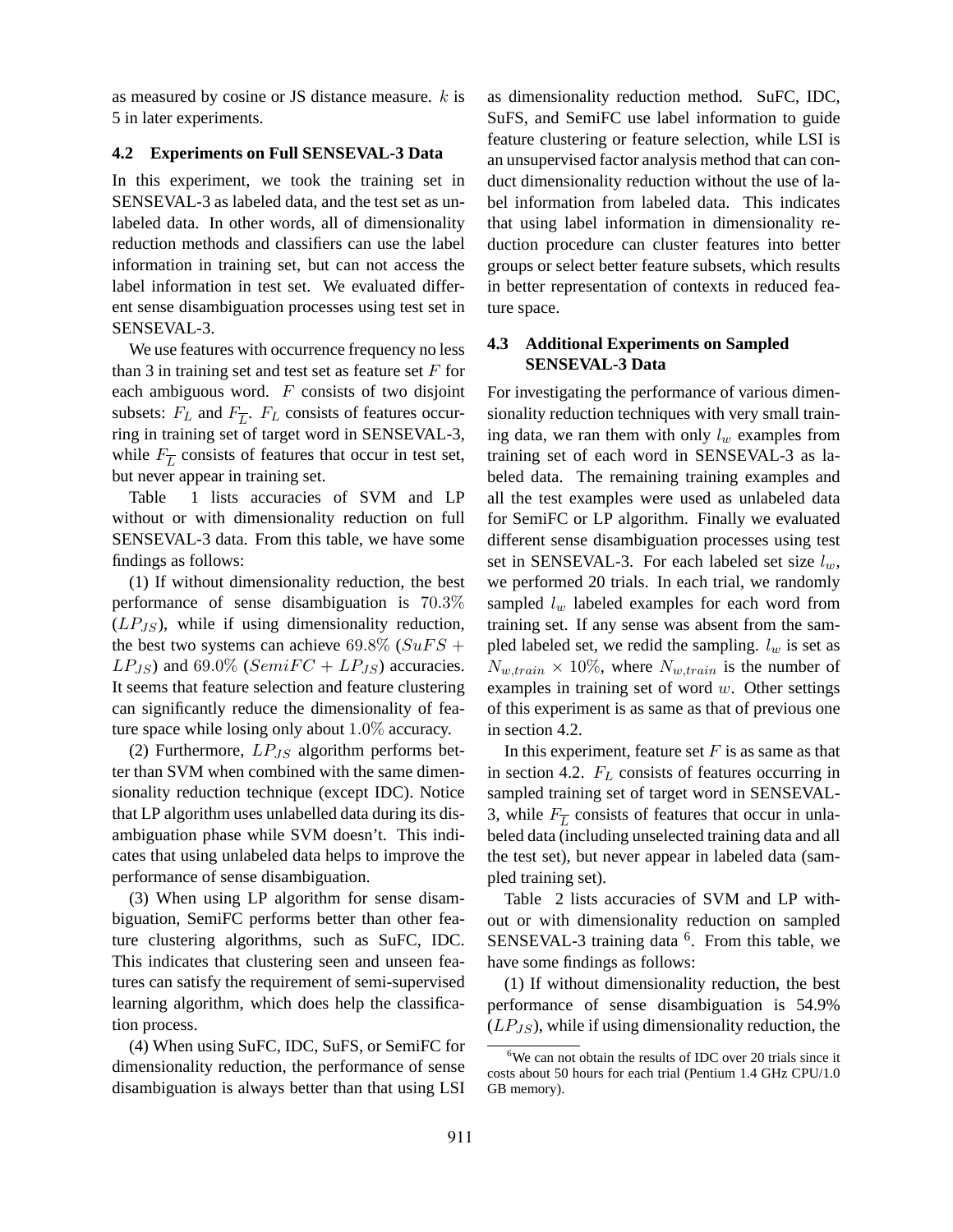Table 1: This table lists the accuracies of SVM and LP without or with dimensionality reduction on full SENSEVAL-3 data. There is no result for  $LSI + LP_{JS}$ , since the vectors obtained by LSI may contain negative values, which prohibits the application of JS divergence for measuring the distance between these vectors.

|               | Without        | With various dimensionality |            |             |            |        |  |
|---------------|----------------|-----------------------------|------------|-------------|------------|--------|--|
|               | dimensionality | reduction techniques        |            |             |            |        |  |
| Classifier    | reduction      | SuFC                        | <b>IDC</b> | <b>SuFS</b> | <b>LSI</b> | SemiFC |  |
| <b>SVM</b>    | 69.7%          | 66.4%                       | 65.1%      | 65.2%       | 59.1%      | 64.0%  |  |
| $LP_{cosine}$ | 68.4%          | 66.7%                       | 64.9%      | 66.0%       | 60.7%      | 67.6%  |  |
| $LP_{JS}$     | 70.3%          | 67.2%                       | 64.0%      | 69.8%       |            | 69.0%  |  |

Table 2: This table lists the accuracies of SVM and LP without or with dimensionality reduction on sampled SENSEVAL-3 training data. For each classifier, we performed paired t-test between the system using SemiFC for dimensionality reduction and any other system with or without dimensionality reduction. ≫ (or  $\ll$ ) means p-value  $\leq 0.01$ , while  $>$  (or  $\lt$ ) means p-value falling into (0.01, 0.05). Both  $\gg$  (or  $\ll$ ) and  $>$  $(or <)$  indicate that the performance of current WSD system is significantly better (or worse) than that using SemiFC for dimensionality reduction, when given same classifier.

|               | Without                   | With various dimensionality |                           |                           |                  |  |  |  |
|---------------|---------------------------|-----------------------------|---------------------------|---------------------------|------------------|--|--|--|
|               | dimensionality            | reduction techniques        |                           |                           |                  |  |  |  |
| Classifier    | reduction                 | SuFC                        | <b>SuFS</b>               | <b>LSI</b>                | SemiFC           |  |  |  |
| <b>SVM</b>    | 53.4 $\pm$ 1.1% ( $\gg$ ) | 50.4 $\pm$ 1.1% ( $\ll$ )   | $52.2 \pm 1.2\%$ (>)      | 49.8 $\pm$ 0.8% ( $\ll$ ) | $51.5 \pm 1.0\%$ |  |  |  |
| $LP_{cosine}$ | 54.4 $\pm$ 1.2% ( $\gg$ ) | 49.5 $\pm$ 1.1% ( $\ll$ )   | 51.1 $\pm$ 1.0% ( $\ll$ ) | 49.8 $\pm$ 1.0% ( $\ll$ ) | $52.9 \pm 1.0\%$ |  |  |  |
| $LP_{JS}$     | 54.9 $\pm$ 1.1% ( $\gg$ ) | 52.0 $\pm$ 0.9% ( $\ll$ )   | 52.5 $\pm$ 1.0% ( $\ll$ ) |                           | $54.1 \pm 1.2\%$ |  |  |  |

best performance of sense disambiguation is 54.1%  $(SemiFC + LP<sub>JS</sub>)$ . Feature clustering can significantly reduce the dimensionality of feature space while losing only  $0.8\%$  accuracy.

(2)  $LP_{JS}$  algorithm performs better than SVM when combined with most of dimensionality reduction techniques. This result confirmed our previous conclusion that using unlabeled data can improve the sense disambiguation process. Furthermore, SemiFC performs significantly better than SuFC and SuFS when using LP as the classifier for sense disambiguation. The reason is that when given very few labeled examples, the distribution of class labels over features can not be reliably estimated, which deteriorates the performance of SuFC or SuFS. But SemiFC uses only raw label information (hard label of each feature) estimated from labeled data, which makes it robust to the noise in very small labeled data.

(3) SuFC, SuFS and SemiFC perform better than LSI no matter which classifier is used for sense disambiguation. This observation confirmed our previous conclusion that using label information to guide dimensionality reduction process can result in better representation of contexts in feature subspace, which further improves the results of sense disambiguation.

# **5 Related Work**

Feature clustering has been extensively studied for the benefit of text categorization and document clustering, which can be categorized as supervised feature clustering, semi-supervised feature clustering, and unsupervised feature clustering.

Supervised feature clustering algorithms (Baker and McCallum, 1998; Bekkerman et al., 2003; Slonim and Tishby, 2001) usually cluster words into groups based on the distribution of class labels over features. Baker and McCallum (1998) apply supervised feature clustering based on distributional clustering for text categorization, which can compress the feature space much more aggressively while still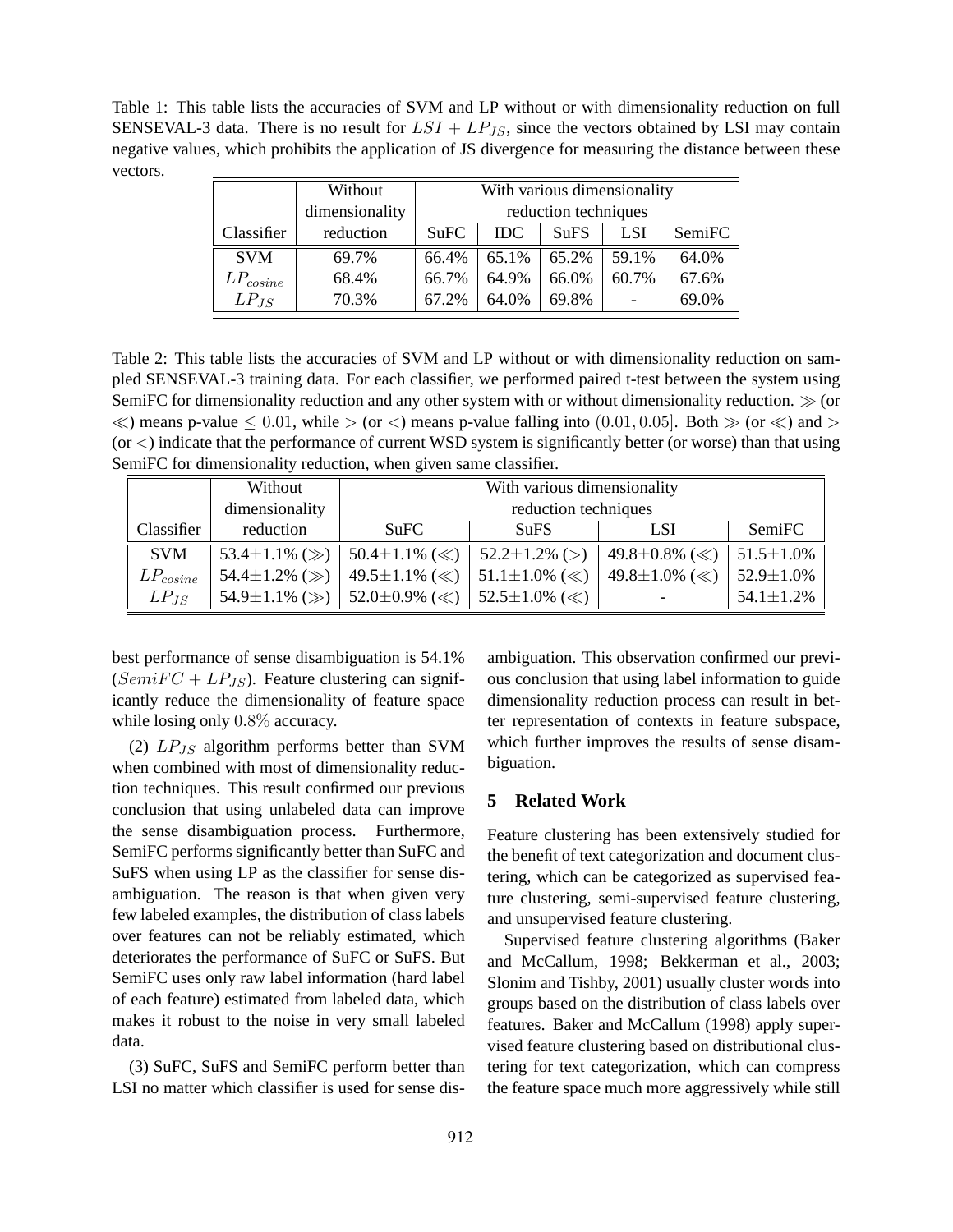maintaining state of the art classification accuracy. Slonim and Tishby (2001) and Bekkerman et. al. (2003) apply information bottleneck method to find word clusters. They present similar results with the work by Baker and McCallum (1998). Slonim and Tishby (2001) goes further to show that when the training sample is small, word clusters can yield significant improvement in classification accuracy.

Unsupervised feature clustering algorithms (Dhillon, 2001; Dhillon et al., 2002; Dhillon et al., 2003; El-Yaniv and Souroujon, 2001; Slonim and Tishby, 2000) perform word clustering by the use of word-document co-occurrence matrix, which do not utilize class labels to guide clustering process. Slonim and Tishby (2000), El-Yaniv and Souroujon (2001) and Dhillon et. al. (2003) show that word clusters can improve the performance of document clustering.

El-Yaniv and Souroujon (2001) present an iterative double clustering (IDC) algorithm, which performs iterations of double clustering (Slonim and Tishby, 2000). Furthermore, they extend IDC algorithm for semi-supervised learning when given both labeled and unlabeled data.

Our algorithm belongs to the family of semisupervised feature clustering techniques, which can utilize both labeled and unlabeled data to perform feature clustering.

Supervised feature clustering can not group unseen features (features that do not occur in labeled data) into meaningful clusters since there are no class labels associated with these unseen features. Our algorithm can overcome this problem by inducing class labels for unseen features based on the similarity among seen features and unseen features, then clustering all the features (including both seen features and unseen features) based on the distribution of class labels over them.

Compared with the semi-supervised version of IDC algorithm, our algorithm is more efficient, since we perform feature clustering without iterations.

The difference between our algorithm and unsupervised feature clustering is that our algorithm depends on both labeled and unlabeled data, but unsupervised feature clustering requires only unlabeled data.

O'Hara et. al. (2004) use semantic classbased collocations to augment traditional wordbased collocations for supervised WSD. Three separate sources of word relatedness are used for these collocations: 1) WordNet hypernym relations; 2) cluster-based word similarity classes; and 3) dictionary definition analysis. Their system achieved 56.6% fine-grained score on ELS task of SENSEVAL-3. In contrast with their work, our datadriven method for feature clustering based WSD does not require external knowledge resource. Furthermore, our  $SemiFC+LP_{JS}$  method can achieve 69.0% fine-grained score on the same dataset, which shows the effectiveness of our method.

## **6 Conclusion**

In this paper we have investigated feature clustering techniques for WSD, which usually group features into clusters based on the distribution of class labels over features. We propose a semi-supervised feature clustering algorithm to satisfy the requirement of semi-supervised classification algorithms for dimensionality reduction in feature space. Our experimental results on SENSEVAL-3 data show that feature clustering can aggressively reduce the dimensionality of feature space while still maintaining state of the art sense disambiguation accuracy. Furthermore, when combined with a semi-supervised WSD algorithm, semi-supervised feature clustering outperforms supervised feature clustering and other dimensionality reduction techniques. Our additional experiments on sampled SENSEVAL-3 data indicate that our semi-supervised feature clustering method is robust to the noise in small labeled data, which achieves better performance than supervised feature clustering.

In the future, we may extend our work by using more datasets to empirically evaluate this feature clustering algorithm. This semi-supervised feature clustering framework is quite general, which can be applied to other NLP tasks, ex. text categorization.

**Acknowledgements** We would like to thank anonymous reviewers for their helpful comments. Z.Y. Niu is supported by A\*STAR Graduate Scholarship.

# **References**

Baker L. & McCallum A.. 1998. Distributional Clustering of Words for Text Classification. *ACM SIGIR*